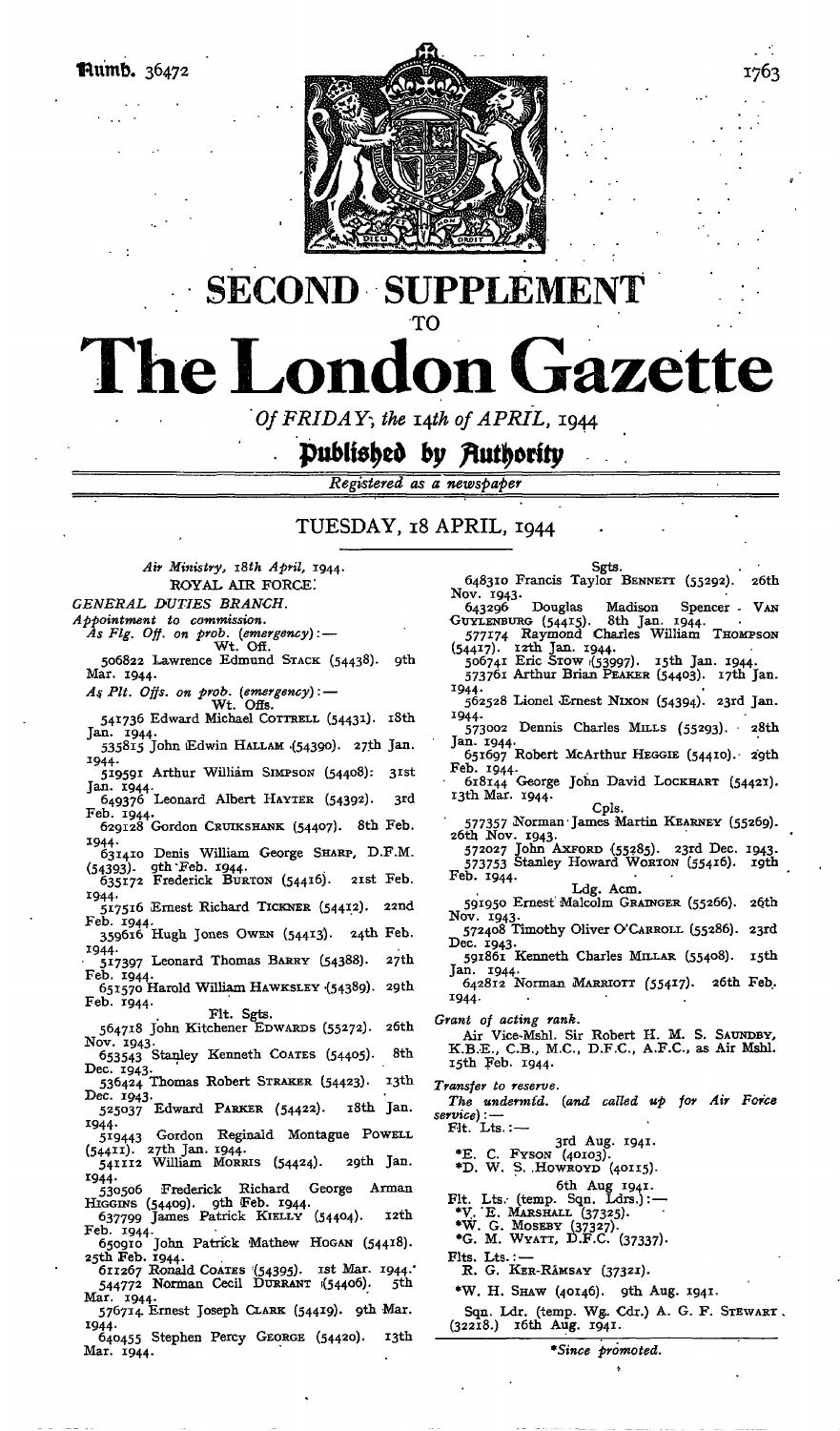i6th Aug. 1941. Fit. Lts.: — <br>
\*D. K. BEDNALL (40169).<br>
\*E. J. CARTER, D.F.C. (70770).<br>
F. W. S. KEIGHLEY (70772).<br>
\*J. J. E. MAHONEY (40182).<br>
\*G. O. ROSS (40185).<br>
R. J. WILLITTS (40192). \*Flt. Lt. (temp. Sqn. Ldr.) A. F. M. SISLEY (39008). 2ist Aug. 1941.  $F1t.$  Lts.: — \*H. C. DAISH (39004). 2ist Aug. 1941. \*R. K. BELL-IRVING (40201).<br>\*J. H. CROSSLEY (40211).<br>\*J. H. CRANT (40220).<br>\*S. G. HALL (40222).<br>\*S. N. JOHNSON (40228). \*R. C. KIERSTEAD (40230).<br>\*J. H. KYNOCH (40232).<br>\*R. L. McDOWELL (40242).<br>\*R. M. MACKENZIE (40243).<br>\*C. N. MCVEIGH (40243).<br>\*P. G. H. MATTHEWS, D.F.C. (40247).<br>1. K. C. PALMER (40255).<br>J. PLANT (40258).<br>\*R. W. REYNOLDS (40 \*Flg. Off. T. R. GOODBODY (40219). 23rd Aug. 1941. 74th Aug. 1941.<br>
Fit. Lts.:  $-$  24th Aug. 1941.<br>
\*C. J. CALLINGHAM (40206).<br>
\*D. CARLSON (40207).<br>
A. B. S. HOLDSWORTH (40224).<br>
\*A. C. GLENDAY (40218).<br>
\*M. MCCLELLAND (40240).<br>
\*A. W. MACK (40240).<br>
\*A. W. NELSON (40251) 26th Aug. 1941.<br>Fit. Lts. (temp. Sqn. Ldrs.): —<br>
\*M. W. B. KNIGHT (37408).<br>
\*W. H. BIDDELL, D.F.C. (37376).<br>
\*A. C. B. E. BURT-ANDREWS (37379). 6th Aug. 1941. J\*Flt. Lt. G. E. FORD (37317). t\*Flt. Lt. J. W. B. VERNON (37335). JJ\*Flg. Off. E. L. FORD (40174). i6th Aug. 1941. SjFlt. Lt. J. W. OLIVER (40252). 23rd Aug. 1941. 24th Aug. 1941.<br>§‡Sqn. Ldr. H. J. L. Hawkins (29107).<br>‡Flt. Lt. G. M. D. ROBERTS (40261). JFlt. Lt. J. S. TUPHOLME (37434). 26tL- Aug. 1941. *Dismissal by sentence of General Court Martial.* Fit. Lt. A. B. CHALKLEY (42588). 24th Dec. 1943- *TECHNICAL BRANCH. Appointment• to commission. As Pit. Offs. on prob.* (*emergency*): —<br>
Wt. Offs.<br>
27th Jan. 1944.<br>
550700 James Waldron ANDERSON (52267).<br>
566275 Harry LLoyd (54059).<br>
515275 Charles William ROEBUCK (54054). 510035 Albert Ernest Richard FINN (54220). . 7th Mar. 1944. Fit. Sgts. 27th Jan. 1944.<br>571681 Jack CLARK (54055).<br>572405 Eric Arthur ROBINSON (54064). 572058 Jonathan Albert PARKER (54067). Sgts. 27th Jan. 1944.<br>566754 Ronald Mollison GUTHRIE (53855).<br>522257 Gordon Lewis MILLER (54061).<br>552207 Thomas RIMMER (54065).<br>552091 Thomas RIMMER (54065). \* *Since promoted.* f *Since transfd. to the Admin, and Spec. Duties Br. • .* f *Concurrently transfd. to the Admin, and Spec. Duties Br. \\\_Since transfd. to the R.A.F. Regt.* § *Since transfd. to the Gen. Duties Br.*

*Notification amended.*<br>21st Mar. 1944 (p. 1319, col. 2) concerning<br>W. J. POMEROY (53940) for 17th Jan. 1944 read 7th Jan. 1944. *ADMINISTRATIVE AND SPECIAL DUTIES BRANCH. Appointment to commission. As Fig. Off. on prob. (emergency):* — Wt. Off. 363007 Alfred Thomas PINCHARD (54042). 3rd Mar. 1944. *As Actg. Pit. Offs. on prob. (emergency):* — Fit. Sgts. 27th Jan. 1944. 655608 Edward BOWKER (54063). 523263 Harry Alfred COLLINS (54062). *EQUIPMENT BRANCH. Appointment to commission. As Pit. Offs. on prob. (emergency)*: --<br>Wt. Off.<br>514990 Leonard Earl BURGESS (54254). 19th Feb. 1944. Fit. Sgt. • 507170 Reginald Walter STAVELEY (54255). i9th Feb. 1944. *MEDICAL BRANCH. Transfer to reserve.* \*Flt. Lt. J. H. PRESTON, M.D., C.M. (23315) (and called up for air force service). 2ist Aug. 1941. *Retirement.* Gp. Capt. G. S. MARSHALL, O.B.E., M.R.C.S., L.R.C.P., D.P.H., at own request. 27th Mar. 1944. RESERVE OF AIR FORCE OFFICERS. *GENERAL DUTIES BRANCH. Transfer between branches.* Sqn. Ldr. B. O. HUXTABLE, A.F.C. (37810) to the Admin, and Spec. Duties Br. 3oth Mar. 1944- Forfeiture of seniority.<br>
Fit. Lt. J. P. THOMPSON (40032) takes rank<br>
and precedence as if his appt. as Fit. Lt. bore date<br>
4th Jan. 1944. Reduction to take effect from 4th<br>
Jan. 1944. *Commission relinquished.* Fit. Lt. (temp. Sqn. Ldr.) M. C. KINDER,  $A.F.C.$  (40836) (on appt. to  $R.N.Z.A.F.$ ).  $I5th$ Dec. 1943. *ADMINISTRATIVE AND SPECIAL . DUTIES BRANCH. Appointment to commission. As Fit. Lt. in class CC:* — Robert James Hardy GILLINGHAM. 24th Mar. 1944. *Commission relinquished (class CC). The undermtd. (on cessation of duty):* — Gp. Capt. A. E. G. COLLINS, M.C. 23rd Mar. 1944. *Sqn. Ldrs.:* i7th Mar. 1944. J. S. Ashbown.<br>G. P. S. Hodge. Fit. Lt. S. M. MORISON. 24th Jan. 1944. *Sqn. Ldrs. (on appt. to R.A.F.V.R.): —* 28th Mar. 1944. P. D. BAKER. R. E. BARRETT. I. B. BEESLEY. J. S. HOLLOWAY. ROYAL AIR FORCE VOLUNTEER RESERVE. *GENERAL DUTIES BRANCH. Appointment to commission. As Pit. Offs. on prob. (emergency):* — Wt. Offs. 746792 Arthur James OLIVER (172874). i5th May 1943. 1375578 Hugh DOHERTY (173042). igth Nov. 1943-  $755536$  Leonard Bernard SHELTON (172931). 6th<br>ec. 1943. · Dec. 1203371 Leonard WHETTON (172971). 3oth Dec.

- 1943 •'
- 746817 John Thomson Fov (172932). 4th Jan. 1944-

\* *Since promoted.*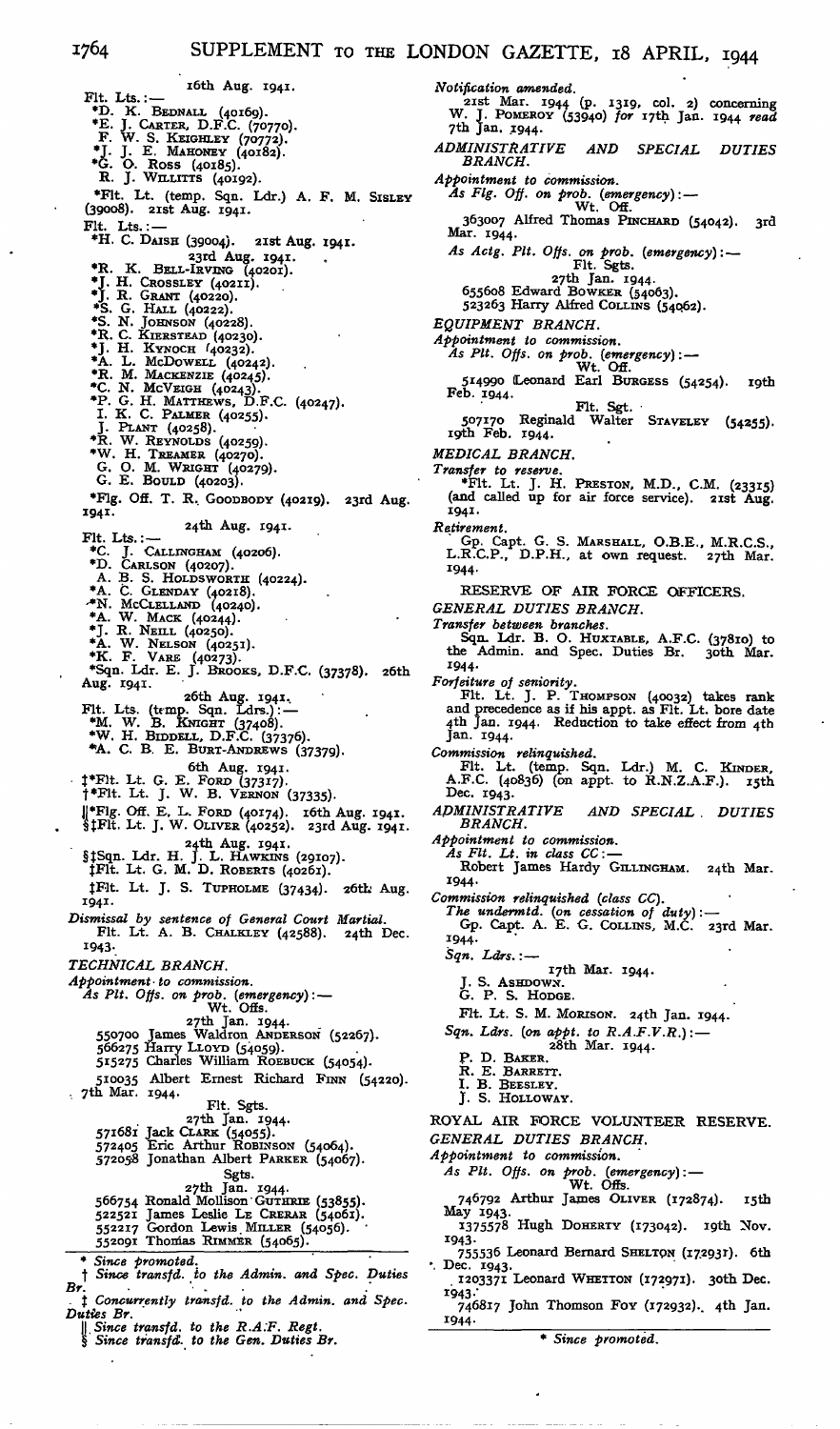SUPPLEMENT TO THE LONDON GAZETTE, 18 APRIL, 1944 1765  $\mathbf{r}$ ioth Jan. 1944. i'7th Dec. '1943. 1066871 John FOSTER.(172890). - ' iioo06o Dennis BECKETT (172959).' . 908923 George William GOULT (173014). 1379102 Joseph HANSON- (172982). 1586327 John IRVIN (172875). 27th Dec. 1943. 934165 Maurice John PESKETT (173052). 13th Jan. 1944. 29th Dec. 1943.<br>1323414 James Hornsby Coley (172899).<br>1320950 William Stanley SHATTOCK (172915). 18th Jan. 1944.<br>1377642 Ernest FRIEND (173073).<br>977254 William KENNEDY (172775). '• 1317646 Bruce RELF (173124). 3oth Dec. 1943. 932084 Gerard Kevin Terry RELTON (172916). 5th Jan. 1944. 743060 William Joseph WILLS (173115). 22nd Jan. 1944. 23rd Jan. 1944.<br>1984 86 Harry Bortort (172956).<br>1238484 Kenneth Bowden (173006). - 7th Jan. 1944.<br>1105683 Daniel Cameron SALMOND (173011).<br>1503940 Edward VIEROW. (173120). 755342 Roy BLYTHE (172904). 24th Jan. 1944. 1256274 'Norman Frederick-. Vercoe CARTER 657563 Harold Everett FERGUSON (172999). roth Jan. 1944. (.172772). .25th Jan. 1944. nth Jan. 1944.<br>1395177 John Latimer ATKINSON (173151).<br>1231931 Martin Arthur Rooney (173152). 755717 Edgar John Somerford OTTER (172942).<br>
26th Jan. 1944.<br>
755826 Ronald Albert LANGHORNE (172884).<br>
27th Jan. 1944. i3th Jan. 1944. 1263433 Albert Edward OBORNE (172891). 751392 David Reginald THOMAS'. (173107). 1166769 Arthur Vaughan HENSHAW (172788). 29th Jan. 1944. 1312611 Stuart James ROBINSON (172857). i5th 3oth Jan. 1944. 938844 Robert William RAISBECK (173009). 1380813 William Harold SWAIN (172894). • Jan. 1944.<br>1432268 Bert JOB (173281). 16th Jan. 1944.<br>1337299 Roy Michael CHISHOLM (172963). .17th 75l639 Joseph TAYLOR (173111). 3rd Feb. 1944. 1151661 Stanley Roderick PRIOR (173005). 4th Jan. 1944. igth Jan. 1944. Feb. 1944. 1338967 Tom JONEs (172784).<br>1394833 Ronald Peter SANDERS (172957)...<br>1272222 Charles Dennis Wood (172887). 749410 Ronald ELLYATT (173092). 6th Feb. 1944- • 755 *\*56* Sydney Charles BREMNER (173149). 9th Feb. 1944. • 23rd-Jan. 1944.<br>1321733 Arthur Ord Evans (172876). . . . . <del>.</del><br>1073253 Philip Joseph McManus (173060). 12th Feb. 1944.<br>
198646 Ian Hugh FORRESTER (160153).<br>
965397 Frederick KENNEDY (172943).<br>
776169 Johannes Hermanus MEYER (172977). 24th Jan. 1944<br>Alexander 1Jan 1292130 Alexander James CRUICKSHANK 1183578 John Edwin Pierre MEEKLAN. (173040).<br>15th Feb. 1944. (172910). 1315136" John Edward James GILLARD (172908). . 1270358 Jack Leslie WALKER (172947). 778446 John Taylor WILLIAMS (160152). • 2ist Feb. 1944. 656388 Charles Frank LAST (172776). 742831 Donald Albert PARKER (172777). 25th Jan. 1944.<br>1053570 Eric Farrington BIRCHALL (172930).<br>1294365 Raymond Novarro BROWN (172986). 1058291 Stanley WATSON (173099). 1367252 Angus Frew FORREST (172771). 22nd Feb. 1944. . 1257430 Alfred Frederick PAGE (173051). 1006924 Eric Vernon SIMPSON (172883). 1106529 John Leslie ATKINSON (173072). 26th Jan. 1944. 1285239 Harry Barber CAMP (172933)- 27th Jan - 952445 Robert Brown (173108). 23rd Feb. 1944. 745895 Frederick William SWATRIDGE (172905). 1944- 24th"Feb. 1944. 29th Jan. 1944. 1104586 Arthur BILBROUGH (172766). 1052888 John JARVIS (172895). 25th Feb. 1944. 1375444 Jack HOWARD (173144). 26th Feb. 1944.<br>
818165 Arthur George BRUTON (172985).<br>
1320208 Ronald James Lons (173055).<br>
1060429 Joseph SMITH (173074). 30th Jan. 1944.<br>1182495 Norman Arthur Horsey Courage 1182495<br>(173002). 1319586 Horace James Worthing SMITH (172995). 747786 George SUTHERLAND (172983). 31st Jan. 1944.<br>1480504 Joseph Alexander BLAIR (173085).<br>1315725 Gilbert Dennis Bartlett Moore 656708 Noel Sainsbury THOMAS (173068). 27th Feb. 1944. 1315725<br>(173086). 1065663 William Henry WHITTLE (173046). 28th Feb. 1944. ist Feb. 1944. 1333092 Norman FENDALL (173105). 925565 Arthur John HYNAM (173172). 1498127 George Frederick PYLE (172962). 755052 James Douglas HUDSON (173116). 29th Feb. 1944. • 741775 Charles Frederick SEARLES (172964). ist Mar. 1944. J 054953 William Gordon FRASER (173136). 3rd Mar. 1944. 1287372 Walter Henry BURNETT (171640). ' 2nd Feb. 1944. 3rd Feb. 1944.<br>1266813 Harry James FINCH (172892).<br>1219233 Eric Raymond OAKES (173112).<br>1033597 Ronald Hill ROBINSON (173176).<br>657572 Kenneth Arthur Curzon WRIGHT 747990 George Albert RUDKIN (173150). 5th Mar. 1944. 0 1470286 Roy WHALLEY (173131). 7th Mar. 1944. 1128110 John Paton Dow (172939). gth Mar. 1944- (172773). - 1331412 John David REES (173159). IIth Mar.<br>1944. 4th Feb. 1944. 1577488 William Philip JONES (173142). 1375662 Dallas .Charles McRAE (172885). 1944.<br>1386482 Norman Wilfred WADE (173117). 15th Mar. 1944. Actg. Wt. Offs.<br>1383975 Trevor Percy JUPP, D.F.C. (172767).<br>14th Dec. 1943.<br>28th Dec. 1943. 7th Feb. 1944.<br>1387506 Noel Herbert LLOYD (173061). 14th Dec. 1943.<br>
1394379 Charles Walter BAKER (172960). 28th 1314629 Henry ROGERS (173133).<br>750521 Stanley Reeve YOUNG (173043). Feb. 1944. 1315474 Geoffrey William CURTIS (173038). 8th Feb. 1944. Fit. Sgts. 924906 Robert Walter CROSS (173280). 22nd 9th Feb. 1944. • ' 1336843 .Wallace Linford ANDREWS (173089). Sept. 1943. 1021040 Alfred James Gilbert Echlin HOEY<br>
173110). ist Nov. 1943.<br>
1236514 William Duncan McGREGOR (173279).<br>
18th Nov. 1943.<br>
1365335 Charles Roy ALLAN (173282). Ist Dec. 1317772 George Edward CANSELL (173273). 1203626 Leonard Nathaniel PITCHER (172935). 1380791 Harold Howell JENKINS (173087). i2th Feb. 1944. 14th Feb. 1944. 1943. 1335895 • Frank FARNHAM (172990). 1392774 Horace LEE (172787). 1061400 Alexander ROYLANCE (172909). i3th .Dec. 1943. 1320450 Herbert RUFFELL (172779). 15th Feb. 1117309 Walter Lawrence SMITH '(173104). i4th Dec. 1943. 1944'-

s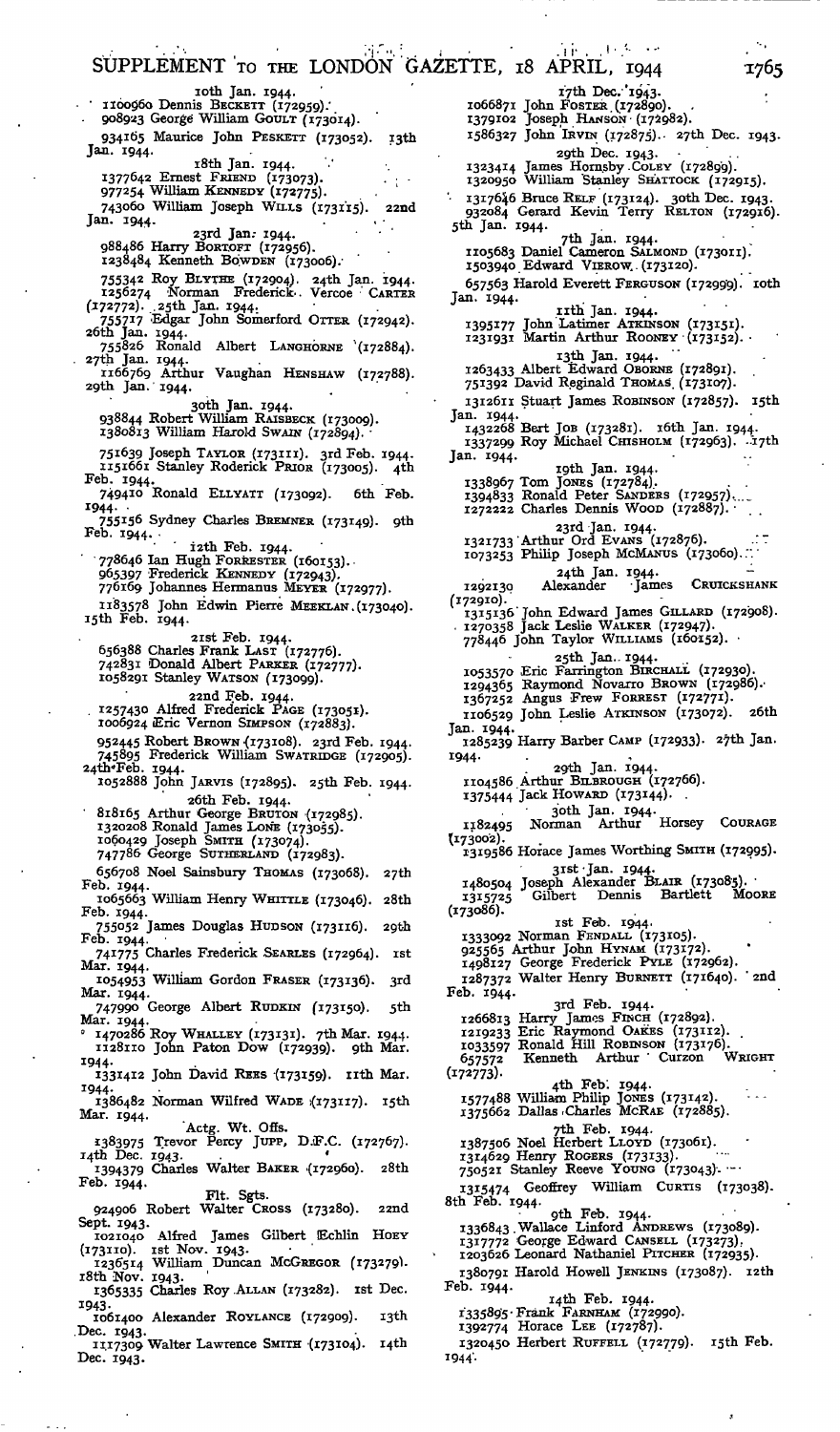Mar. 1944.

(173088).

Mar. 1944

168881 Stanley Ernest KNIGHT (173101).<br>1377917 Frank James Morrimere (173153).<br>1196324 Samuel Walker OMAN (172991).<br>1277411 Alfred John PATTERSON (173075). 17th Feb. 1944.<br>1231044 William Henry Cooke (172896).<br>1236409 Eric JENNER (173080).<br>1076884 Derek Vernon TURNPENNEY (172929). iSth Feb. 1944. • 1285896 Raymond Frederick CLARKE (173106). 1313106 John Dennis O'GORMAN (173277). 948366 Hugh Humphrey WYNN (173003). 2oth Feb. 1944. 1314544 Edward Robert Davies (173<u>2</u>85).<br>1332736 John Victor Gwinn (173173).<br>1063623 Harold Meare (173063).<br>922930 Hugh Thomas Mundy (173102). 1381156 Jack WILKINSON (173154). 2ist Feb. 1944. 22nd Feb. 1944. 1481317 Henzell ADAMSON (172903).<br>1436518 Alan George DICKINSON (173121).<br>1576779 Thomas Louis MackIE (173118).<br>1307048 William Cecil TOMPKINS (173090).<br>958526 Eric George Smith WALLER (173048).<br>1316741 Dennis Gordon WHEEL 23rd Feb. 1944. 1285904 Dennis Edward James BATTLE (172720). 1028614 Charles Richard Lawrence CATLING  $1028614$ <br>(173113). 1432975 William Arthur CHISHOLM-(172980). 1334347 Robert Algernon HUTCHINSON (173007). 911641 Harold Clifford ROUSE (172888). 25th Feb. 1944. 658241 Robert Edward CHANTLER (172981). 26th Feb. 1944. - 00 - 274.<br>I 1389154 Reginald EARNSHAW (172946). 27th<br>Feb. 1944. 28th Feb. 1944. I 5°393° Robert Scott BRUCE (173039). I 335<sup>2</sup> 35 Cyril Richard HANSON (172950). 1383467 Reginald Francis Moncrieff SANFORD (173161). 29th Feb. 1944.<br>1483147 Thomas Cyril Forster (172993).<br>1392519 Francis Edward Fox (173268).<br>1510802 Stanley Hewirr (173119).<br>978341 Dilwyn Thomas (172949).<br>1345879 Robert Christie WEBSTER (173076). rst Mar. 1944.<br>1062257 Albert Joseph BALDERSON (173276).<br>1410475 Charles John BRADBURY (173146). 1335440 Douglas BRAY (173004). 1336835 Edward Walter EDWARDS (172958). 987965 Bernard Murray HISLOP (173077). 1029752 Vincent Jeffrey REES (173109). 2nd Mar. 1944. 906728 Sydney James ELDRIDGE (173170). J35509I John Scrafton HOLMES (172938). 3rd Mar. 1944. 1118707 Douglas CRAIGIE, D.F.M. (173013). 655181 Donald William SHEPHERD (173041). 1682121 Robert Hugh McFERRAN (173171). 4th Mar. 1944. 5th Mar. 1944.<br>1382272 Arthur Jack ANDREWS (173275).<br>1268632 Cyril Ernest GIRLING (173147).<br>1331761 George Walter JOHNSON (172949).<br>1516751 Harry MADEN (172984). 928559 George Walter SHRIMPTON (173064). 1394220 Clifford Ernest SMITH (172948). 7th Mar. 1944.<br>1391868 George Frank Elkington (173049).<br>1235010 Cyril Geoffrey Keyte (173050). 8th Mar. 1944. 1383766 John REDMOND (172972). 1311166 William Arthur REFFIN (172936). 9th Mar. 1944.<br>1580010 Stanley PINCHES (173163).<br>1315440 John Baldwin RAPER (172992). 1386395 Charles Frederick SOLLY (173100). 1452869 Richard WHITLEY (173057). 1338125 Alan HUNTER (173137). roth Mar.<br>1944. 1944- i2th Mar. 1944. 1287364 Charles Leslie Box, D.F.M. (173148). 1330473 Bertram Joseph KEYNES (173278).<br>1337931 Jon Patrick Murray (173271).<br>1318383 Kenneth James Talkington (173053).<br>656924 Douglas Haig Wilson (173045).

Sgts. 1382837 John Henry William ALLEN (172873). 22nd Mar. 1943'. 1042307 Harry SELMAN (172996). 3ist July 1943- - 1174047 Stanley George WILLIS (173381). 12th<br>Sept. 1943. Sept. 1943- 1388405 Cyril Denys PEARCE (172913). 4th Oct. 1943. 1600442 Alan Michael SAUNDERS (172998). i6th Oct. 1943. .1151913 William Winwood PRESTON (159142). i3th Nov. 1943. 996603 James Leslie SYKES . (161808). 22nd Nov. 1943. 1067128 Henry ROSE (154484). 26th Nov. 1943- 4th Dec. 1943. 1490975 Ronald SUTCLIFFE (162067). 1803245 Norman Victor TODD (162105). 1192264 John Horley WICKSON (173001). gth Dec. 1943. 971813 David Griffith PROCTOR (173000). 2ist Dec. 1943. 1321731 Cyril BELL (173058). 2gth *Dec.* 1943- 1390964 John PARKER (173134). 3rd Jan. 1944- 1395743 Raymond Frank WOODIWISS (173065). 7th Jan. 1944. 1337592 Geoffrey George Martin GAGE (172893). i5th Jan. 1944. 2oth Jan. 1944.' ;237435 George Douglas BEARDSALL (172911). 1317449 Norman Peter GIBBS (173284). 1389863 Peter JENSEN (173143). 2ist Jan. 1944- 23rd Jan. 1944. 1319584 Gino Baldassari PALUMBO (173084). 1080427 Stanley THOMPSON (172886). 24th Jan. 1944. 1319123 Robert HALL (172912). 1531711. Thomas Peter COLIN -WELSH (172914). 1068059 Noel' WILCOCK (172889). 25th Jan. 1944. 1449363 Francis James FORDHAM (173166). 26th Jan. 1944. 910715 Douglas Charles CROWE (172859). 3oth Jan. 1944. 935<sup>2</sup> 53 Douglas EADES (173066). 3ist Jan. 1944. ..<br>1379240 Sidney Albert BIRCHMORE (173114). 1583666 Geoffrey Richard DAVIES (173078). -379834 Cecil Leslie James INGS (173010). 1320226 Idris Victor Charles ACE (172858). 4th Feb. 1944. 1516830 William FLETCHER (172997). 5th Feb. 1944. 7th Feb. 1944. 1099713 Ronald ALLAN (173139). 903476 Gordon Ernest BUTLER (173091). 1339492 Peter Brant SMITH (173103). 1040485. William Herbert RANSOM (173169). 8th Feb. 1944. 910951 Bazil Mark SLADE (173071). i5th Feb. 1944- I 1557503 Robert John Aitcheson TELFER<br>(173079). 16th Feb. 1944.<br>1394733 John Arthur CURTIS HAYWARD<br>(173141). 17th Feb. 1944. i8th Feb. 1944. 814143 Peter Henry FRENCH (173135). 1316102 Vivian Cuthbert ROWLEY (173132). 1358005 John Matheson CROCKATT (172482). 2oth Feb. 1944. 2ist Feb. 1944. I 4957<sup>2</sup> 5 Richard Henry GARBUTT (172928). 1231533 Herbert GORELL (173012). 22nd Feb. 1944.<br>1393305 Maurice Charles DAY (172955).<br>710066 Dewhurst Graafr (160154).<br>657831 Clifford Lacy (173283).<br>1414522 George Henry LEE (172975).

1352167 John -Andrew MORTON (173162). i4th

i5th Mar. 1944. 1152104 Alfred Edward KITCHEN (173155). 1246436 William Dudley Gordon WILKES

1338528 Daniel Sutcliffe HEYS (173145). 18th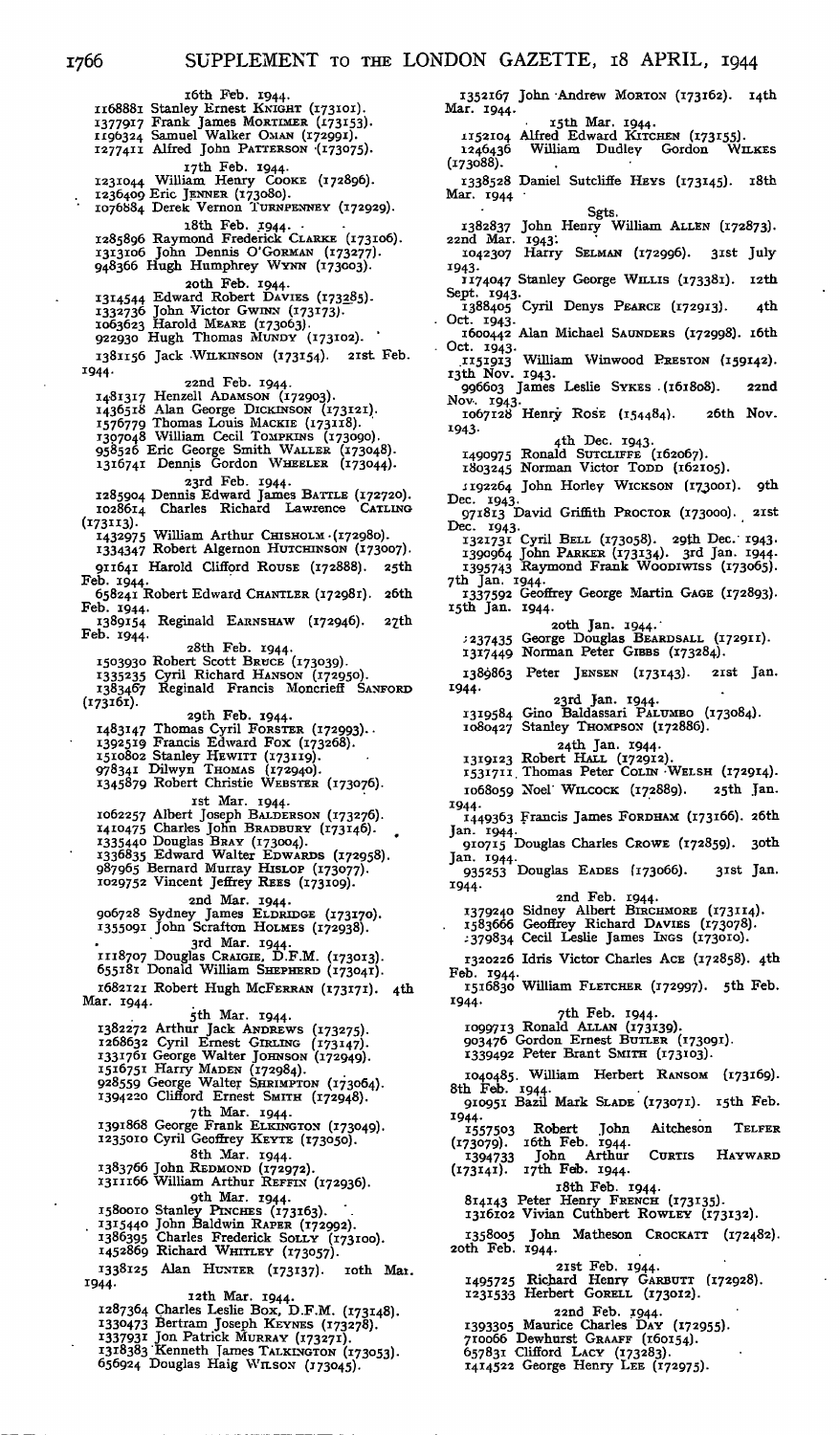1324473 28th Feb. Frank Vernon NANCARROW (173056). 1397387 Bernard Archibald COLLENS (173054). 23rd Feb.' 1944. 24th Feb. 1944.<br>1684390 Kenneth: BEELEY (173165).<br>1341844 William LEMON (172937). 1370483 Alexander FRAME (173167). 25th Feb. 1944. Victor Gerald PARKINSON (172961).  $1319019$  Victo<br>26th Feb. 1944. 27th Feb. 1944.<br>1605816 Michael Adrian Burnaby (173083).<br>1323536 Stanley John Joseph EDWARDS ---<br>132 (173098). 1437868 Michael Allen Frost (173070).<br>1283158 Paul William Robert (173069).<br>1489045 Walter Scorr (172994).<br>1384979 Ronald John David WATERKEYN (173047). 1944- •• 2gth Feb. 1944. - - *139\*83\** Kenneth Walter MITCHELL (172974). 1321516- Michael John O'LOUGHLIN (172973). 1526247 John George LIGHTLEY (173062). ist Mar. 1944. 3rd Mar. 1944.<br>1545540 Arthur Leslie ANDERSON (172970).<br>1319583 Albert BELL (173122).<br>1581939 Gordon John Leslie SMITH (172976). 1042460 Frederick James RICKETTS (173082). 5th Mar. 1944. 1394933 Ferris SCOTT (172978). '7th Mar. 1944. 9th Mar. 1944.<br>1083596 William Douglas KNOWLES (172927).<br>1354499 Richard Henry Rogers (173269).<br>1602762 Charles Bertram SANDLAND (172944). nth Mar. 1944. 1673134 John EDMONDSON (.173164). 952346 Harry HULME (173168). 1500411 William WARBURTON (173156). 1581387 Arthur BARNES (173123). i2th Mar. 1944. tik Mar. 1944.<br>1349581 Adam Watt Varrie (173081).<br>1319680 Peter Ernest Worr (173274). I4th Mar. 1944. 1306993 Edward Albert PARKER (173067). 1585287 Albert Edward SLADE (173160). Temp. Sgts.<br>2216067 Peter Philip FARRET (169614).<br>2216067 Peter Philip FARRET (169614). 1568412 William Elphinstone IRVINE (169613). 1586256 Donald McCorquodale JEFFREY (.169612). 1582807 Clifford Ivor EDWARDS (170904). i2th Feb. 1944. Cpls. 1009310 William McBratney HAMILTON (147937). 23rd Aug. 1943- 854626 Donald KERR (154174). i2th Nov 854626 Donald KERR (154174). 12th Nov. 1943.<br>914020 Herbert Samuel HoAEN. (154406). 26th Nov. 1943- 924529 George Douglas CORBETT. (154583). Dec. 1943. . .. . 23rd Dec. 1943. 940155 Ronald DUFFIELD (154848). 852215 Frank Samuel HEWSON. (154883). 1150624 John Leonard SorreLL (163505). 14th Jan. 1944.<br>1305898 Alexander Robert TAYLOR (172069). 4th Mar. 1944. Ldg. Acm. 1582314 Harry Osmond STINTON (147946). 23rd Aug. 1943. 1396916 Walter Dennis SANDERS (157560). *gih* Oct. 1943. 29th Oct. 1943. - I397O95 Edwa-rd Arthur BOYSE (153994). 1672761 Walter Roy ROBINSON (154029).  $\frac{3}{100}$  and  $\frac{1}{30}$ . 1522147 Reginald Eric GRIFFITHS (158756). 1353842 John Edward HAMER (158751). 1514353 John HOLDEN (158740).<br>1586292 Albert John Inns (158755).<br>1604200 Ralph Arnold JOHN (158730).<br>1494408 .Roy Fraser. STARK (158750).<br>1504643 George Henry WILSON (158754). 1582822 Leslie Spencer WIDDOWS- (159598). 6th Nov. 1943. *'* loth

1522720 .Eric James. PICKFORD (157910). gth Nov. 1943;

1672920 1672645 1523789 1807830 1399789 1251724  $(154175).$ 1580266 (154172). 1623223 Cecil WILD (154173). i2th Nov. 1943. David Stephen ANGIER (154169). James BayBUTT (154171).<br>Frederick Godfrey BraBNER (154178). Roger David MARQUIS (154923). Norman Alexander Royce (154168).<br>Charles Ernest Jack THURGOOD Douglas Gordon Harold WAGNER r 3th Nov. 1943.<br>1621885 Peter HEPTONSTALL (160699).<br>1801117 Patrick Richard Sanson (160699).<br>1581252 Richard Harold TEAGER (160691).<br>1580936 Clive Valentine WATKINS (160700).<br>1399879 Rollo Wedgwood WOODCOCK (160693). 26th Nov. 1943. 1601444 Frederick Reginald BERRY (154518). 1653760 Rowland Alfred BRETT (154425).<br>1434963 Joseph Trevor CARBERRY (154325).<br>1564021 John Adams HEATHERILL (154380).<br>1567736 James Warnock ROBSON (154417). 1111123 1305774 (160974). 1503588. 1782056 1395060 . I5494<sup>10</sup> 1621113. 1564151 4th Dec. 1943. Frank BELL ,(162060).' Richmond Davenport BUSWELL Wilfred Trevor DAVIES (162061).<br>David Nicholas EDWARDS (160971).<br>Alvin John ESSENHIGH (162064). Wilfred Robert GARTRY (162062). Frank Blanchette HANCOCK (162063). Kenneth- HEBDEN 1(160970). zoth Dec. 1943. 1607079 Brinsley Frank ALLEN (154700). 1259353 Joseph Charles ATKIN (154590). 605489 Paley Charles BACQUIE (153741). 1394495 Paul Charles Myddleton BASHFORD <sup>1394495</sup><br>.(154611) 1583151 Ewart Gordon BISSELL (154695). 1523177 Cyril Atkinson BOADEN (154772). 1624216 Charles Howard BONSON (154698). 1562505 Alexander BOWIE (154565). "1493291 Derek BRACEWELL (154562). 1684809 John.Herbert BRADSHAW. (154692).' 1582437 Peter Henry Cooper BRAIN (154718). 1622852 John BROWN (154697). 1 56592i Roderick Alexander CAMERON (154587). 1603658 George Edward Cash (154586).<br>1683274 Edward Roy Chartell (154779).<br>1582029 Richard CLIFF (154569).<br>1802872 William Nigel Coares (154777).<br>162387 Michael Barnaby Coll. 154777).<br>1515354 James Boe CUTHBERTSON (154613) (154693).<br>
1601329 Samuel Herbert Dawson (154567).<br>
1802834 Robert Bryant Ервкооке (154585).<br>
1672629 Joseph William Fокрным (154738).<br>
1582402 Dennis Fowkes (154564).<br>
1601103 Albert Edward Francis (154614). 1602709 Gordon Derek GOULD (154739).<br>1504720 Trevor Morley GUNTON (154696).<br>1431267 Archie Ernest HENSMAN (154638).<br>1398266 Alfred Charles KiRK (154612).<br>1623745 Henry Alexander Pitcher-ClAYTON (154647). ; ' 1801736 Percival Alfred ROWE .(154648). 1600942 Colin" John SWANN (154783). 1568818 William Struthers WHYTE (154711). 1654803 Arthur Anthony HARVEY (161583). 20th Dec. 1943- 23rd Dec. 1943.<br>Herbert ARMSTRONG (154875).<br>Frank Clifford ASHTON (154830).<br>Eric ASTIN (154877).<br>Victor Harold Stewart BENHAM 1566953 1654801 . 1672610 1802908  $(154888)$ : 1587735 1583929 • 1625020 1804854 1685512 1575045<br>1682200<br>1070848<br>1805015 1583770<br>1616373<br>1615001<br>1268264 Ronald BENNETT (154884).<br>Wilfred Thomas BESWICK (154838).<br>William Howard BUCKLEY (154879). Edwin Henry Burben (154831).<br>Kenneth Burns (154836).<br>Robert Burrows (154847).<br>David Walter Blakey CARR (154878). William Henry Carr (154891).<br>John Stanlev Carcupole (154849). Herbert Irving CLEMENTSON (154832). Kenneth Roy COTTON (154841). Alexander Lucas DALLAS (154896).<br>Cyril DANCYGER (154894).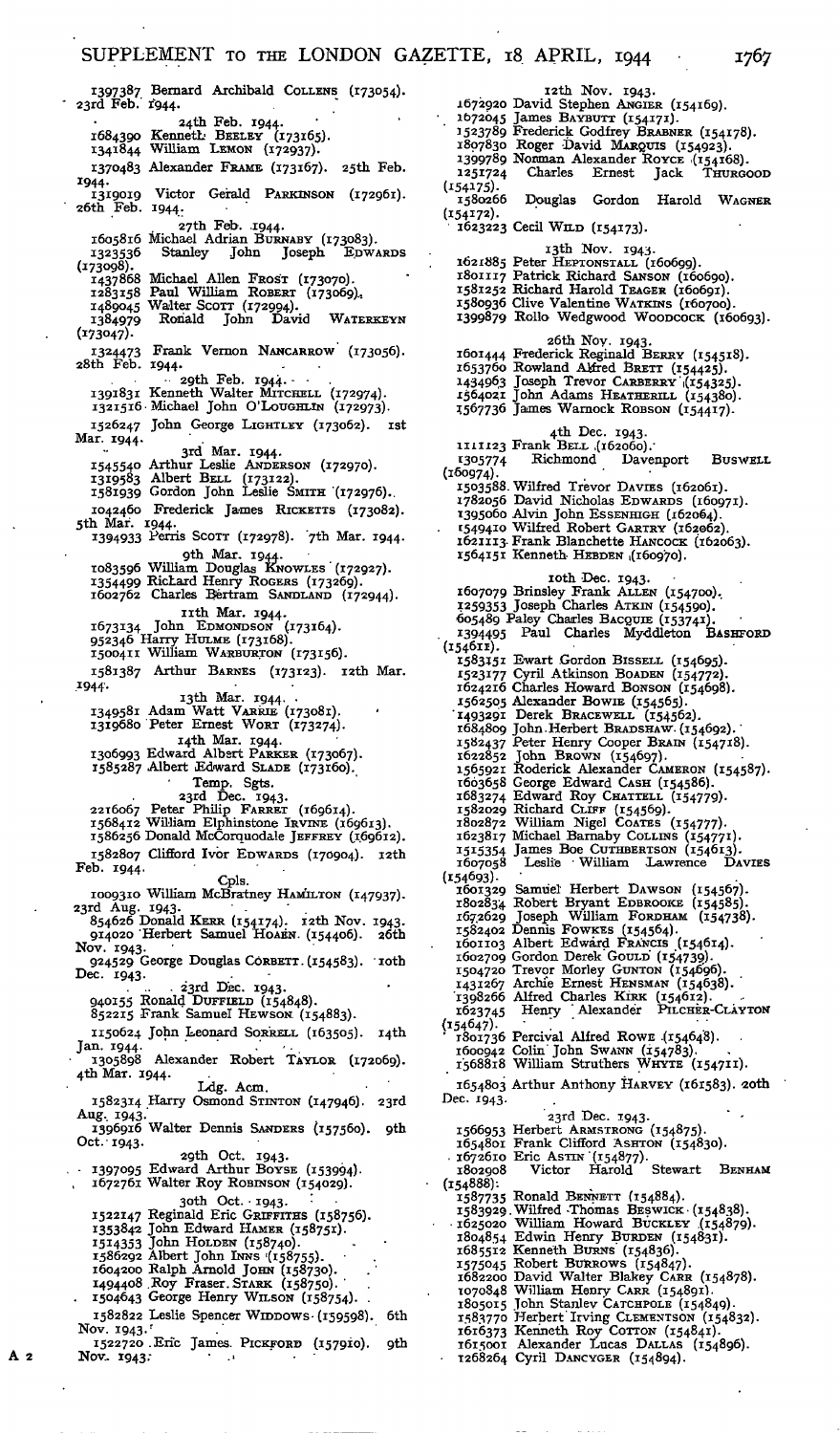1653088 John Lloyd DAVIES (154887).<br>
1579581 Brian Robert DWYER (1548846).<br>
1582146 George Trevor Frococarr (154834).<br>
1607006 Roy Alan Fuller (154893).<br>
924424 Cuthbert Peter GARLAND (154895).<br>
936641 John Francis GILLES  $(154928)$ . 1621006 John Peter Scott TAYLOR (154882). 1802550 John Douglas WELLS (154844). 1603545 William Henry WILLIAMSON (169329). 1352975 Thomas SHIELDS (154926). 1337455 Ronald Prior SMITH (154901). 24th Dec. 1943. . John Henry APPLEYARD (154811). Raymond HAMLEY (154812). Ronald Walter JOHNSON (154813). 1586546 John Wick Kenyon MATTHEWS (162126). 25th Dec. 1943. i4th Jan. 1944. Stanley Thomas ALTON (154972). Edward BIRCHALL (163502). Desmond Fitzalan Monteagle BROWNE 1623193 1398542 1801576 1582760 1685348 1802869 (163501). 1605273 1615822<br>1582171<br>1585960<br>1605008 1625730<br>1624983<br>1804601<br>1626089<br>1582700 1494943 1806644 1625936<br>1684285<br>1653002<br>1624978 1324744 1623830 1583341 1804537 1673549 1604971 1682798 1806826 1803707 1587969 1566932 .1622708 1570088 • 1582259 991259  $(162206)$ . 1603337 1568051 1602698<br>1264374 1264374<br>(162184). 1604197 1494770 I5797I3 1324985 1522849 1390724 1583534 1623710 1339819<br>1098152 1501337<br>1604517 . 1532934 (i63773)- 1641789 1803793 . 1608883 1003750<br>1566665<br>1801023<br>1802220 1339846 1605453 Frederick Thompson Bruce (154969).<br>Bernard CHESTNEY (154959).<br>Dennis Alfred Davies (163536).<br>Vincent Brackley DICKSON (163520).<br>Gordon Joseph DUNNELL (154977).<br>Jeffrey Herwood FRYER (163500). Nigel Lindley HARRISON (163503).<br>Peter Douglas HAYES (154962).<br>John David Hensell HAYTER (154965).<br>Robert Reginald HIGHAM (154978). John Percy HODGINS (154958).<br>Donald HUGHES-FREELAND (154965).<br>Arthur Hilton INGRAM (154971). Joseph Edgar Jones (154967).<br>Leonard Hugh Jordan (154970). Frank JUMP (154975).<br>
Peter John LANGLEY (154968).<br>
Thomas Derek LARGE (163340).<br>
Edward James LEA (154976).<br>
Edward James LEA (154976).<br>
Dennis Henry LEAPMAN (163539).<br>
Albert LEECH (163537).<br>
David Hare LEONARD (154974). 15th Jan. 1944. 15th Jan. 1944.<br>Edgar Lawrence Grenville BAILEY Harry John FARQUHAR (162208). Alexander Legg JOHNSTON (162214). Kenneth Wesley MARQUIS (162209). David William Erwyd RICHARDS Ivan Morris SHOWELL (162213).<br>Raymond Harold Staub (162212).<br>William Edwin THOMPSON (162211).<br>Stanley WILLIAMS (162210). 28th Jan. 1944. Kenneth ANDERSON (163703).<br>George Allan ARMSTRONG (163721).<br>Roy Albert BAKER (163715).<br>Frank BEACOCK (163705).<br>John Henry BURTON (163716). James Albert BYERS (163643). Ivan Hanson CLEGG (163702). Maurice John COLE (163777). Leslie Derek Cooper LITTLETON Harry Denis Michell (163612).<br>Laurence Walter Mockeringe (163795).<br>Francis Edward Morris (163797).<br>Leslie William Norris (163807). James Scorr (163810).<br>Lawrence Dudley TEE (163796).<br>Trevor Jack Hartley Tyson (163812). Wilfred Joseph VIZARD (163813). Kenneth Laurence WISDOM (163808).

778122 Charles Stewart BRADLEY (162246). 29th Jan. 1944. 5th Feb. 1944.<br>1399932 Gordon Raphael Bonella (162290).<br>1395768 Michael John Dickson (162291).<br>1806539 John Robert Harmston (162292). rgth Feb. 1944.<br>1979/140 Norman Walter Alec Barroor (162325).<br>1570740 William Henry ButL (162317).<br>1474057 John Glass Ford DEMEL (162322).<br>1398069 Edward George GLAYSHER (162322).<br>1565111 John James Nunn Rinber (162323).<br>1 26th Feb. 1944. 1614540 Stephen Roy ANGILL (162344). 1802547 Bernard Edgar ANNETS (162368). I 322374 Ronald Francis ATKINS (162338). 1801200 Albert George BENEST (162347). 1615524 Arthur William DENTON (162369). 1614167 Raymond John DUDLEY (162340). 1602660 Maurice ENRIGHT (162341). 964516 Stanley Bernard GOODWIN (162367). 1806887 John Maxwell HILL (162372). 1150059 Patrick Alexander INNES (162355). 1701117 Walter Jack JENKINS (162373).<br>1622464 Richard Snell JERVIS (162358).<br>1315662 Frank Hall KERR (162374).<br>1383965 Eric Joseph Arnold KURN (162342).<br>1583965 Eric Joseph Arnold KURN (162342).<br>1526888 Victor Ernest PHILL 1245066 William Arthur RusLing (162346).<br>1112147 Thomas Arthur SPARROW (162375).<br>1671037 David William WAUGH (162339).<br>1396700 Claude William WHITE (162227).<br>1803069 Peter WILDMAN (162349). 29th Feb. 1944.<br>1673518 William Robert CLAYTON (171432).<br>1807075 Stephen PRICE (171433).<br>1811043 William Wallworth SIMPSON (171434). Acm. 2nd Cl. 1801262 Norman Frederick WELLS (160756). • 9th Nov. 1943. i8th Dec. 1943. 710233 John Victor MALLOCH (160252). 1583223 John BELLEW (163030). 1626079 John Frank Vale MARSHALL (170386). 29th Jan. 1944. 4th Mar. 1944. 1623682 Eric Clive MASTERS (162386). 1566917 John CORMACK (162387). 1398133 William Michael SETTERFIELD<br>(162388). 1672790 John Stanley TWIGG (162391). 1672416 James Martin Paterson FRAME (162389). 1604238 Dennis John BRAY (162396). 1625872 Donald Gordon BARNES (162390). 1567162 Alan Frederic PROUD (162392). nth Mar. 1944. 1897781 Robert William MEASON (172275). 1283853 Robert Duncan FRASER (172276). *Notification amended.* 6th Oct. 1942 (p. 4343, col. 2) concerning J. HALIFAX (129467) *for* HALIFAX *read* HALLIFAX. 4th Jan. 1944 (p. 91, col. i) concerning George Michael COOPER (161793) *for* George *read* John. 8th Feb. 1944 (p. 677, col. 2) concerning 931548 Fit. Sgt. P. E. BURROUGH (169672) *for* 931548 *read* 93\*545- 2gth Feb. 1944 (p. 996, col. 2) *for* John Horace KELLY (170999) *read* John Horace French KELLY (170999)- 2ist Mar. 1944 (p- 1320, col. 2) concerning 1281303 Wt. Off. G. E. RAWSON (171743) *for* 1281303 *read* 1281393. *Transfer between branches. The undermtd. to the Admin, and Spec. Duties Br.: Fit. Us.: —* . A. R. JAYNE (113358). Ist Mar. 1944.<br>R. W. RIVETT (61230). 24th Mar. 1944.<br>R. K. MILLER (60131). 27th Mar. 1944.

*Fig. Offs.:* —<br> *C.* H. WILLIAMS (134566). 11th Feb. 1944.<br>
R. E. RUDD (136389). 10th Mar. 1944.<br>
G. R. YOUNG (137381). 22nd Mar. 1944.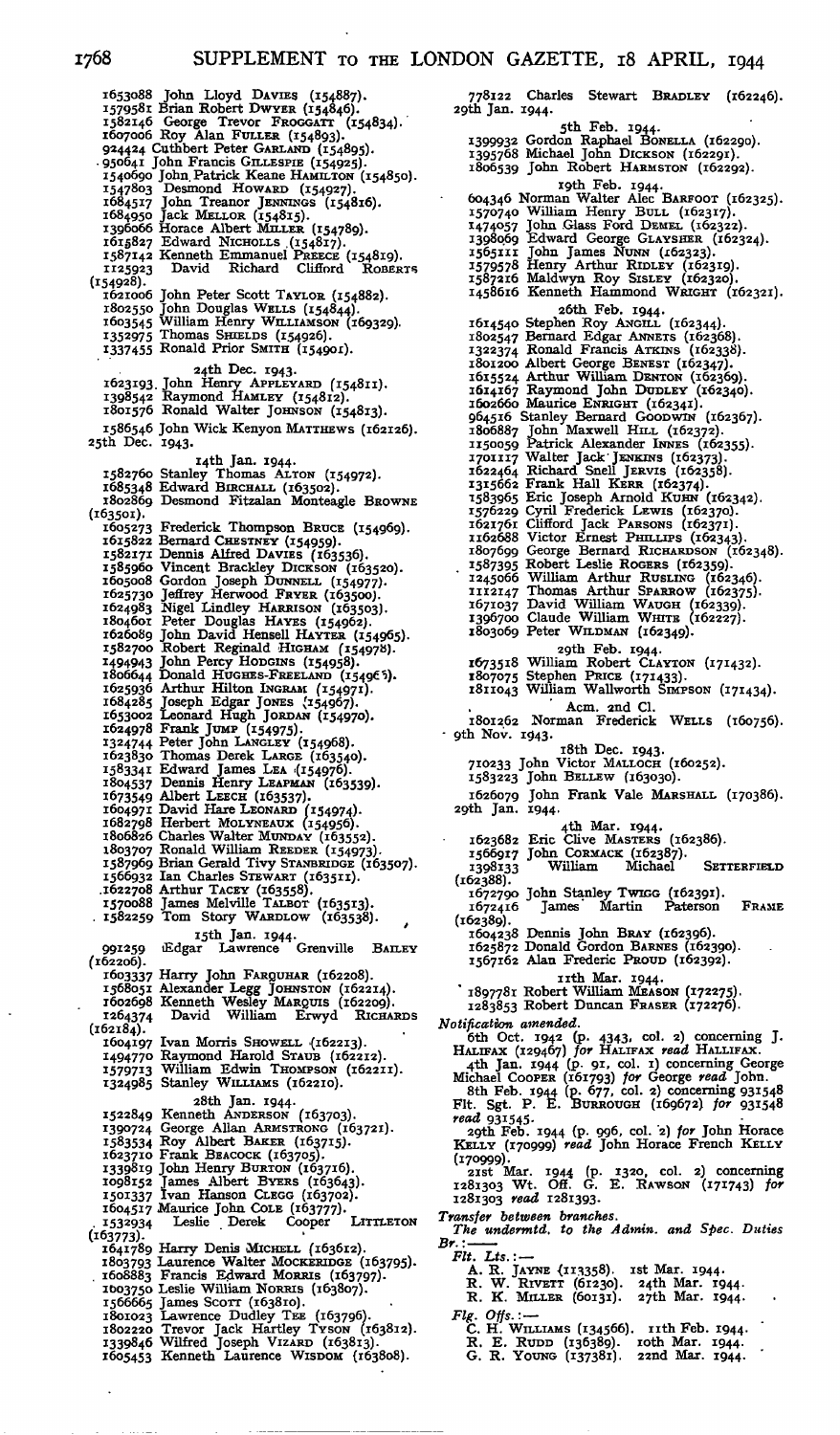31st Mar. 1944.<br>F. T. CLEAVER (145658).  $\cdot$   $\cdot$  G.. MARTIN (132745). Actg. Plt. Off. (prob.) J. C. H. HAULET (135901).<br>25th Mar. 1944. *Notification amended.* 22nd Feb. 1944 (p. 896, col. 2) concerning M. RUSSELL, D.F.C. (69446) • *for'* Fig. Off., *read* .Fit. Lt.- *Commission relinquished.* Fit. Lt. D. A. LLOYD (65528). 25th Mar. 1944. *Commission' resigned.* Fit. Lt. K. H. POTTER (.76469). 3rd Apr. 1944. Fig. Off. D. J. DANIELS (128580). 3rd Apr. 1944. *TECHNICAL BRANCH. ' ' Appointment to commission. As Pit. Off. on prob. (emergency):* — ' Wt. Off. 118686 Francis Herbert CLARKE (171114). 27th , Feb. 1944.  $\mathcal{L}$ Sgt. . 905101 Joseph Martin RAILTON (170051). 27th Jan. 1944. Cpl. 1282480 Kenneth John FISHER (170171). 27th Jan. 1944. *Commission relinquished. The undermtd. (on account of ill-health):* — Fig. Off. V. G. TUCKER (66609), retaining the rank of Fit. Lt. 4th Apr. 1944. Actg. Pit. Off. W. H. WOOLRIDGE (53626). 3ist Mar. 1944. *Commission resigned.* Fig. Off. A. W. EDWARDS (85028), retaining the rank of Fit. Lt. i4th Apr. 1944. *ADMINISTRATIVE AND SPECIAL DUTIES BRANCH. • Appointment to commission. As Pit. Offs. on prob. (emergency): —* Fit. Sgt. 358597 Edwin EVANS (170492). 3rd Feb. 1944. Sgts. ri52ii8 Bryan Frederick BASFORD (170155). 27th Jan. 1944. ' 27th Jan. 1944.<br>1508116 Nigel Richard BUCHANAN-WOLLASTON (170157). 1511093 William Ewart Lee (170084).<br>9718 Herbert Rockerr (170055). 1415790 John Stanley ROGERS (170052). 3rd Feb. 1944. 1669301 Alan Percy GILES (170489). 1710422 'Edward Noel MILNER (170549). 1353825 Vincent Sydney Percy RAY (169245). 1469429 Ronald Horace WALKER (170497). 1125990 Frederick James Maxwell DAVIES  $(171430)$ .  $18th$  Feb.  $1944$ . 659020 Gerald Owen BUNYAN (171431). 3rd Mar. 1944. 1306581 George Edward BARNETT (172159). igth Mar. 1944. 757650 Thomas Dalgleish HAMILTON (172167). 2oth Mar. 1944. I033°7o Charles WHITFIELD (172634). 23rd Mar. 1944-<br>
1496438 George Henry BELL (169274).<br>
1496438 George Henry BELL (1692274).<br>
1206104 Harold DAMMs (169239).<br>
1177416 John FOSTER (169235).<br>
1288436 Fred Jackson FRYER (170685).<br>
867841 Herbert MILLER (170683). Ldg. Acm.<br>1227183 Howard Clifford Paul WILLIAMS<br>(169527). 17th Jan. 1944. 27th Jan. 1944. 1643258 Eric Charles KIRTON (170032). 1631122 William Walstan Edward LAWS (170033).. 1688298 George NOON (170035). 3rd Feb. 1944.<br>1630502 Frank Edward BENNETT (169276).<br>165122 John Alfred KNILL (170680). 1266397 Stanley Thomas IMPEY (172668). gth Mar. 1944. Acm. ist Cl.' 1490026 Isaac James'WOLFE (170677). 3rd Feb.  $1944.$ 

Acm. 2nd- Cl. 1562245 Gordon Robert BUTT-REED (169765). ist Feb. 1944. As Actg. Plt. Offs. on prob. (emergency): — Wt. Off. 1027082 Douglas William INNES (170554). 3rd Feb. 1944.<br>Fit. Sgts.<br>754346 Philip Kitson MARSDEN (170038). 27th<br>Jan. 1944. 3rd Feb. 1944.<br>754424 Kenneth Davall HAYWARD (170562). 904854 Albert Edward MAXWELL (170550). Sgts. 1281800 Claude Percy ASTLE (168868). 6th Jan. 1944. 27th Jan. 1944.<br>
746712 William Anthony BaRTON (170153).<br>
1649206 Frederick Alexander BROWN (170154).<br>
1825223 Sidney CockBURN (170159).<br>
1360056 Stanley Philip CoLYER (170162).<br>
1103551 John Russell CURRY (170161).<br> 947551 Lindsay James HARE (170173).<br>1194656 Robert Charles JEFFRIES (170079).<br>2204624 Eric Richard Ernst Jones (170078).<br>743186 Joseph LAY (170083).<br>1040770 Harold Barton LLOVD (170086).<br>1489905 William Cartmer MITCHELL (1 (170065). 1496276 Harold SILCOCK (170060). 1019038 Frank Ernest STANILAND (170058). •998091 Alexander Potts TAYLOR (170668). 743317 Harold Arthur VAUGHAN (170070). 3rd Feb. 1944- 967918 Robert Ross ANDERSON (170593). 1649880 Edward Charles BOWDEN-GREEN (170585). 842412 Geoffrey EARL (170579). 929735 Hubert Percy HEWITT (170564). •1411687 Ronald George LEWIS (170551). 2203427 Edward Cecil ROBINSON (170511). 1220926 Charles Eric SARGEANT (170574).<br>1228091 Arthur Buckell TAUNT (170502).<br>1376890 Dennis Goodall TOWLER (170501).<br>1870455 Leslie Stanley TYLER (170500).<br>1643694 Alfred Thomas WEBB (170496).<br>1262741 Archibald Cecil WRE 903656 Monty ZEFF (170594). Cpls.<br>27th Jan. 1944.<br>2043953 Sidney Bernard James Lewis Austin (170.087). 1871397 Thomas Burgess (170156).<br>850084 Eric Noel Hall (170046).<br>845803 Henry Walter Payne (170050).<br>1062203 Thomas Henry SAUL (170064).<br>2035005 Charles Alfred STRANGE (170062).<br>1081690 Leslie Richard TAYLOR (170067).<br>1476 1142113 Frank Richard THORNTON (170573). 3rd  $Feb. 194+$ Ldg. Acm.<br>6th Jan. 1944.<br>1494149 Reginald BEBBINGTON (168864).<br>1563580 George Hamilton PURDIE (168939). 27th Jan. 1944. 1802176 Albert Stanley BERRY (170089). 950264 Samuel BEST (170152). 1578172 Stanley BROOME (170150). 1633512 Ernest BUNTING (170088). 1630869 Francis Harry CARDER (170174). 1232128 William Victor CLARKE (170160). 1381625 Sydney Turner Cozens (170031).<br>1602?86 Frank Laurence Dorrien FLINTOFF (170041). 1242915 Donald Alfred William FURBANK (170170). 920959 Geoffrey Henry James Goss (170043). 1632843 Gordon Kirk HAIGH (170176). 1807150 George Walter HARWOOD-JONES

1807150<br>(170077).<br>1617739 Percival Stuart Bryce ROSSITER (170054).

1625973 • William Gordon SOAR (170057). 1637442 Frederick Leslie THOMAS. (170069). 1066159 William Leslie TOPPING (170066).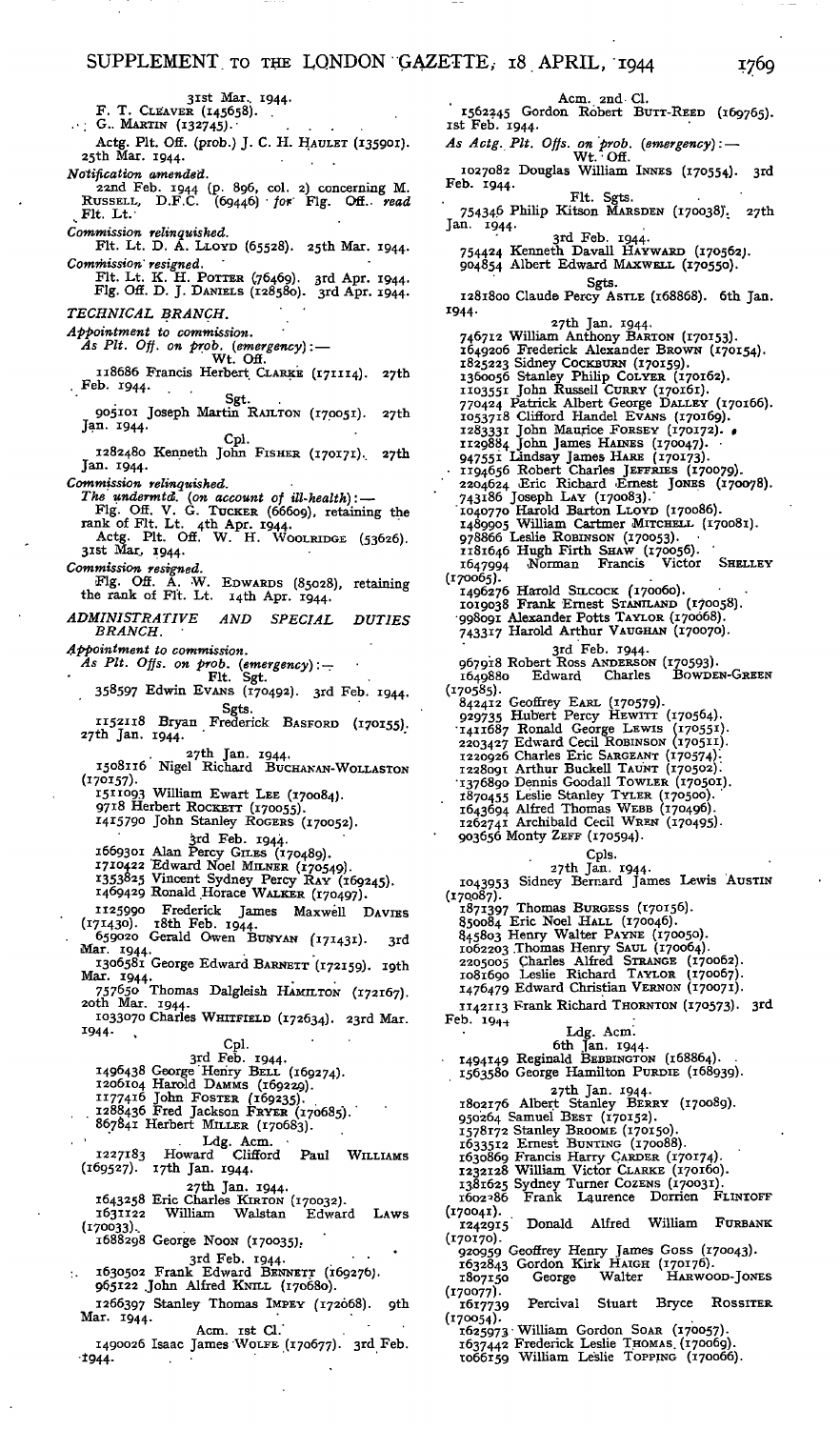900213 Geoflrey Herbert WHTTEHEAD (170072). 1738171 John Keith WISEMAN (170073). 3rd Feb. 1944.<br>1693459 Thomas James BEE (170587).<br>1654996 Wilson Dorey CREGEEN (170575).<br>1086898 Wilfred Arthur GATES (1705771).<br>1055967 Eric Crook GREENHALGH (170576).<br>1383980 Richard Brenchley HESKETH (170563). - 1469351 Leslie John HEWARD (170570). 1190101 William Henry HOLMES (170561). 1009759 Robert Sanderson LINN (170519). 1435547 Percy James OZANNE (170544). 1524118 Frederick George SEWELL (170503). ^568554 Cecil Douglas «SMITH (170505). 964916 Allan McLean WARREN (170494). Acm. 1st Cl.<br>27th Jan. 1944.<br>2717610 Benjamin Arthur Richard Busnett. (170030)., 1649248 Leslie Erastus CATER (170158).<br>1680107 Myles Eric CLARK (170163).<br>1803085 Terence John DAVIES (170165).<br>1871573 Edward George Hoppens (170045).<br>197880 Thomas HuxiER (170076).<br>1974698 John KNOWLES (170080).<br>1687563 3rd Feb. 1944.<br>1665501 Edgar Frederick PHILLPUT (170542).<br>1321420 Richard Frederick SAUNDERS (170508).<br>1574459 William Dickson STIRLING (170504). Acm. 2nd Cl. 27th Jan. 1944.<br>
1880922 Henry Jules BENEDICTUS (170150).<br>
2201691 Kenneth Lawrence EDWIN (170167).<br>
1626983 Sidney Cyril Houghron (170044).<br>
1880422 Felix MENIST (170082).<br>
1680202 Kenneth NEWCOMBE (170040). 1617669 William Robert SEABROOK (170059).<br>1873528 John David VANSTONE (170037).<br>1775199 Charles Douglas WILSON (170074).<br>1863279 Herbert James YATES (170075). 3rd Feb. 1944.<br>1787820 John Nicolson Borwick (170358).<br>1867417 Horace William Brewrs (170584).<br>1710338 Stephen Bron (170526).<br>1218435 Reginald Francis Brown (170513).<br>1880827 Paul DE RODZIANKO (170581).<br>1880827 Paul DE ROD (170558). 1868007 Graeme Darbishire HAMILTON (170560). 1869157 Derek HOLT (170557). 1869381 Walter Gibbins HUGILL (170518). 1755493 Ralph Evan Thomas KERMODE<br>
(170368).<br>
1869787 Keith Surtees MALLARD (170520).<br>
1787819 David Faulds MILLAR (170370).<br>
1722862 Francis Giles OvERBURY (170374).<br>
1617541 Joseph Herbert PHILLIPS (170340).<br>
1775262 Ri 1787823 David RITCHIE (170378).<br>1791607 Ian William Tott (170645). 1787824 George WANLESS (170380). 1787818 William WATT (170381). 1868662 Ewald Anthony WYNNE (170498). *As Fit. Lts. (honorary):* — Pierre Antoine PROYER. 24th Mar. 1944. Thomas Henry PATTINSON. 25th Mar. 1944. *Transfer between branches.* Fit. Lt. R. A. ROBERTSON (77251) to the Gen.

Duties Br. 14th Feb. 1944.

*Fig. Offs. relinquish their rank at their own request and are transfd. to the Gen. Duties Br. in the rank of Pit. Oft.: —* J. S. BROAD (10278). i7th Mar. 1944. F. E. HODGSON (81736). 26th Mar. 1944.

Fig. Off. J. JOHNSTON (135804) to the'Tech. Br. 4th Dec. 1943.

*Forfeiture of seniority.* Fit. Lt. D. C. DOLMAN (88767) takes rank and

precedence as if his appt. as Fit. Lt. bore date<br>ist July 1943, reduction to take effect from 3rd<br>Jan. 1944.<br>Fig. Off. H. H. BowHLL (113075) takes rank<br>and precedence as if his appt. as Fig. Off. bore<br>date ist Jan. 1943, r

*Commission relinquished. The undermtd. (on account of Hi-health):* — Pit. Off. D. H. AVORY (155297). 4th Apr.. 1944. *Fig. Offs. (on account of ill-health) retaining the rank of Fit. Lt.:* — 4th Apr. 1944. P. C. BALCON (85867). F. S. POWELL (100715). *Fig. Offs. (on account of ill-health) retaining their rank:*— .<br>G. P. Cuscapen (82009). 23rd Jan. 1943.<br>M. Holdaway (137915). 31st Mar. 1944. Hon. Sqn. Ldr. D. C. SOPER (on cessation of duty). 19th Oct. 1943.<br>Pit. Off. A. L. CHISHOLM (67792) (on ceasing to be employed).  $14$ th Apr.  $1944$ . *Commission resigned.* Fit. Lt. Sir E. H. C. P. BELLINGHAM, Bt., C.M.G., D.S.O. (84444) retaining rank of Sqn. Ldr. 18th Mar. 1944.<br>
Fig. Off. (Fit. Lt. temp.) E. P. KYLE (85410)<br>
retaining rank of Fit. Lt. 4th Apr. 1944.<br>
Fig. Off. H. M. BRETON (89861) retaining rank<br>
of Fit. Lt. 4th Apr. 1944.<br>
Fig. Off. J. P. WATSON (123701) ret *Commission terminated.* Fig. Off. (prob.) E. W. BEST (135844). ist Feb. 1944. (Subs, for notifn. of 8th Feb. 1944.) *EQUIPMENT BRANCH. Appointment to commission. As Pit. Offs. on prob. (emergency):* — Sgt.<br>935462 Albert Arthur Tucker (170937). 4th Mar. 1944. Cpls. 912877 Gordon Thomas VENDY (171295). i6th Feb. 1944. 9i959i Joseph William KING (171629). igth-Feb. 1944. *Commission relinquished.* Fig. Off. L. ORRIDGE (66428) (on account of ill-health) retaining rank of Fit. Lt. 4th Apr. \*944- *Cashiering by sentence of General Court Martial.* Fig. Off. J. W. BUCKLEY (102225). 3oth Dec. 1943- *ACCOUNTANT BRANCH. Appointment to commission.* 994376 Cpl. Daniel Fisher FORBES (170930) as Pit. Off. on prob. (emergency). 7th Mar. 1944. *Transfer between branches.* Fig. Off. T. K. KANE (85541) relinquishes his rank at his own request and is transfd. to the Gen.. Duties Br. in the rank of Pit. Off. nth Feb. 1944- *Commission relinquished. Notification amended.* 2?nd Feb. 1944 (P- <sup>8</sup>99. col. i) concerning C. WILLIAMSON (114439) *for* loth Feb. 1944 *read* 11th Feb. 1944. *MEDICAL BRANCH. Appointment to commission.*<br> *As Fig. Offs. (emergency)*: —<br>
23rd Mar. 1944.<br>
Kyrl Tresilian ACTON, M.B., B.Ch., (172013).<br>
Manuel MENDICK, M.B., Ch.B. (172626).<br>
Samuel Cuthbert REXFORD-WELCH, M.R.C.S., L.R.C.P. (172014). Robert John Cunliffe SOUTHERN, M.B. Ch.B. (172015). Robert Watson WATSON, M.B., Ch.B. (172016). *Commission relinquished. Fit. Lts. (on account of ill-health) retaining their ranks):* — A. D. MACDONALD, M.D., Ch.B. (63728). 3ist

Mar. 1944. J. H. P. DAVIES-SAGE, M.B., Ch.B. (118915).

2nd Apr. 1944.

*Commission resigned.* Fit. Lt. W. C. HOFFMAN, L.A.H., L.M. (81308) retaining rank of Sqn. Ldr. 22nd Feb. 1944-

*DENTAL BRANCH.*

*Commission relinquished.* Fit. (Lt. J. A. PUGH, L.D.S. (85629) (on account of ill-health) retaining his rank. 4th Apr. 1944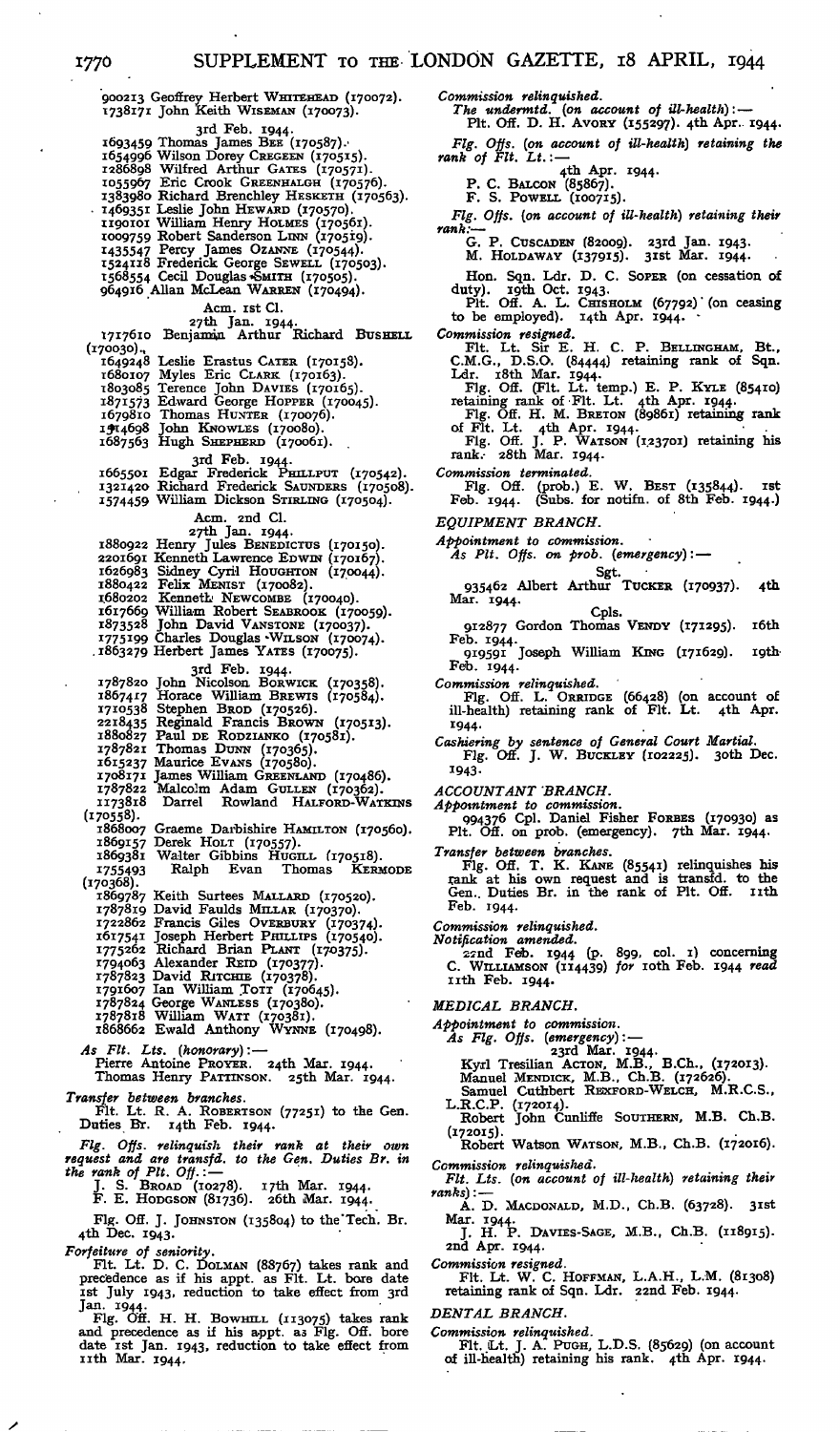*METEOROLOGICAL BRANCH. Appointment to commission.* 'Douglas Neill HARRISON (142734) as Sqn. Ldr. (emergency), ist Mar. 1944. *As Fig. Offs. (emergency):* — James Henry PRENTICE (161816). ist Jan. 1944. ist Mar. 1944. Philip Good LUCAS (157595). John Dufi RUSSELL (146361). *As Pit. Offs. (emergency):* — Eric Hopwood SIDEBOTTOM (168859). ist Feb. 1944.<br>George Frederick HILLMAN (161224). 4th Feb.<br>1944. ist Mar. 1944. Ernest Harry CLARKE (171320). John Kenneth CRAWSHAW (161228). John Albert HICKS (171327). Hugh MCLEAN (171321). Maurice Reginald MARTER (171326). ist Apr. 1944. Jack Hibbert HALL (161229). William John JONES (171324). *Notification amended.* 2ist Mar. 1944 (p. 1325, col. 2) concerning N. .L. NICHOLSON (155892) *for* 29th Jan. 1944 *read* 29th Jan. 1943. *ROYAL AIR FORCE REGIMENT. Transfer between branches. Fig. Offs. }o the Admin, and Spec. Duties Br.:* — J. C. BELL (103097). 2gth Mar. 1944. I. R. S. SMITH (121717). 3ist Mar. 1944. J. W. SPEIGHT (137967). ist Apr. 1944. Fig. Off. F. SIMMONS (87559) to the Equip. Br. 16th June 1942. *Commission relinquished. The undermtd. (on account of ill-health) retaining their ranks:*— Fit. Lt. J. H. W. O'KELLY (82093). 5th Apr. 1944. Fig. Off. W. J. ALFRED (137677). ist Apr. 1944.

*Commission resigned.* Fig. Off. (temp. Fit. Lt.) R. G. C. HORSLEY (83066) retaining rank of Fit. Lt. -nth Apr. 1944.

AUXILIARY AIR FORCE.

BALLOON BRANCH.

*Transfer between branches.* Fit. Lt. R. L. HUINS (90694) (since promoted) to the Admin. and Spec. Duties Br. 25th Mar. 1942.

*ADMINISTRATIVE AND SPECIAL DUTIES BRANCH.*

*Commission relinquished.*

Fit. Lt. I. R. TAYLOR (91164) (on account of ill-health) retaining his rank, ist Apr. 1944.

### WOMEN'S FORCES.

*EMPLOYED WITH THE MEDICAL BRANCH OF THE R:A.F.*

*Commission relinquished. ' •* Fit. Lt. E. E. E. E. O'GRADY, M.B., Ch.B. 1(5\*55) (on account of ill-health). 3ist.Mar. 1944.

*PRINCESS MARY'S ROYAL AIR FORCE NURSING RESERVE.*

*Commission resigned.*

Sister B. M. WYNROE (5199). 11th Apr. 1944.

*WOMEN'S AUXILIARY AIR FORCE.*

*" G " BRANCH.*

*Commission relinquished.*

*The undermtd. (on account of ill-health):* — *Sec. Offs.:*—

C. M. MICHIE (5405)! i3th Apr. 1944.

S. ROGERS (3898). Isth Apr. 1944.<br>J. E. TOFIELD (3398). 16th Apr. 1944.<br>Asst. Sec. Off. (prob.) M. de JERSEY (4040). i5th Apr. 1944.

*Commission resigned.*

Flt. Off. M. E. A. WILSON (1083). 8th Mar. 1944.

Sec. Off. M. M. TAPP (2291). 22nd Mar. 1944. Sec. Off. M. SKEGG (5397). i5th Apr. 1944.

#### *ADMINISTRATIVE AND SPECIAL DUTIES BRANCH.*

*Commission resigned.*

*Sec. Offs.:*—

L. M. WESTWOOD 1(6310). 22nd Mar. 1944. J. BEAVER (1267). 26th Mar. 1944.

- - 8th Apr. 1944.

A. M. STRANG (3458). C. J. SCORER (2136).

Asst. Sec. Off. (prob.) G. R. WHITE (7277). 23rd Feb. 1944.

*Notification amended.*

5th Oct. 1943, concerning Sec. Off. J. LEUCHARS (4814) *for* nth Aug. 1943 *read* nth Sept. 1943.

LONDON<br>
IONDON<br>
To be purchased directly from H.M. STATIONERY OFFICE at the following addresses:<br>
To be purchased directly from H.M. STATIONERY OFFICE at the following addresses:<br>
York House, Kingsway, London, W.C.2; 13a C 1944

Price Sixpence net S.O. Code No. 65-36472